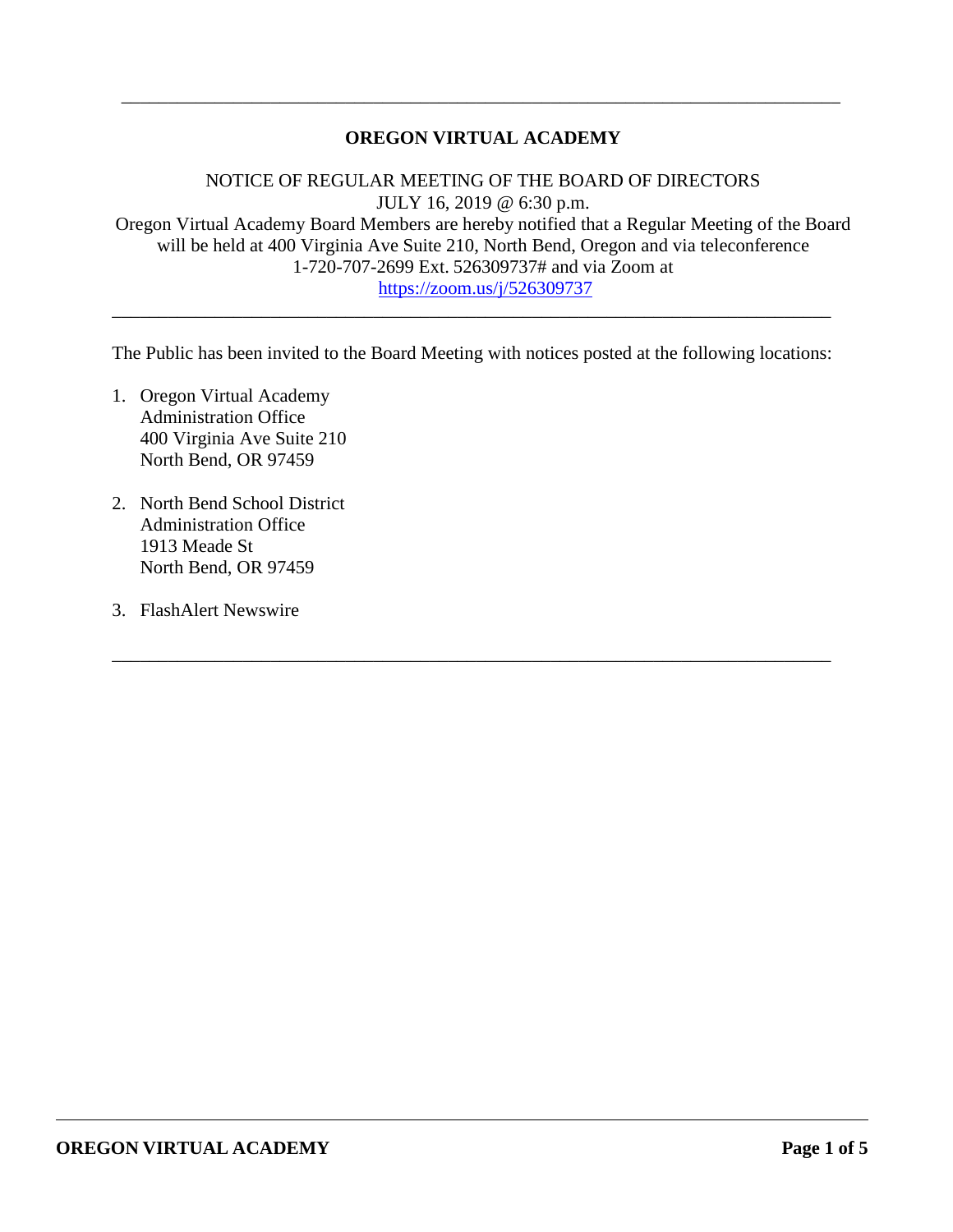### **AGENDA REGULAR MEETING AGENDA**

### **BOARD OF DIRECTORS OREGON VIRTUAL ACADEMY**

**Tuesday, July 16 th , 2019 6:30 p.m.** ORVA Office 400 Virginia Ave Suite 210 North Bend, OR 97459

## **INSTRUCTIONS FOR PRESENTATIONS TO THE BOARD BY PARENTS AND CITIZENS**

The Oregon Virtual Academy welcomes your participation at the School's Board meetings. The purpose of a public meeting of the Board of Directors is to conduct the affairs of the School in public. We are pleased that you are in attendance and hope that you will visit these meetings often. Your participation assures us of continuing community interest in our School. To assist you in the ease of speaking/participating in our meetings, the following guidelines are provided.

- 1. Agendas are available to all audience members at the door to the meeting or by requesting the agenda from School Officials (541-751-8060).
- 2. The "Public Comment" portion is set aside for members of the audience to raise issues that are not specifically on the agenda. These presentations are limited to three (3) minutes and total time allotted to non-agenda items will not exceed fifteen (15) minutes. The Board may give direction to staff to respond to your concern or you may be offered the option of returning with a citizen-requested item.
- 3. When addressing the Board, speakers are requested to stand, to state their name and address, and to adhere to the time limits set forth.
- 4. Citizens may request that a topic related to school business be placed on a future agenda by submitting a written request at least seventy-two (72) hours in advance of any regular meeting. Once such an item is properly placed on the agenda, the Board can respond, interact, and act upon the item.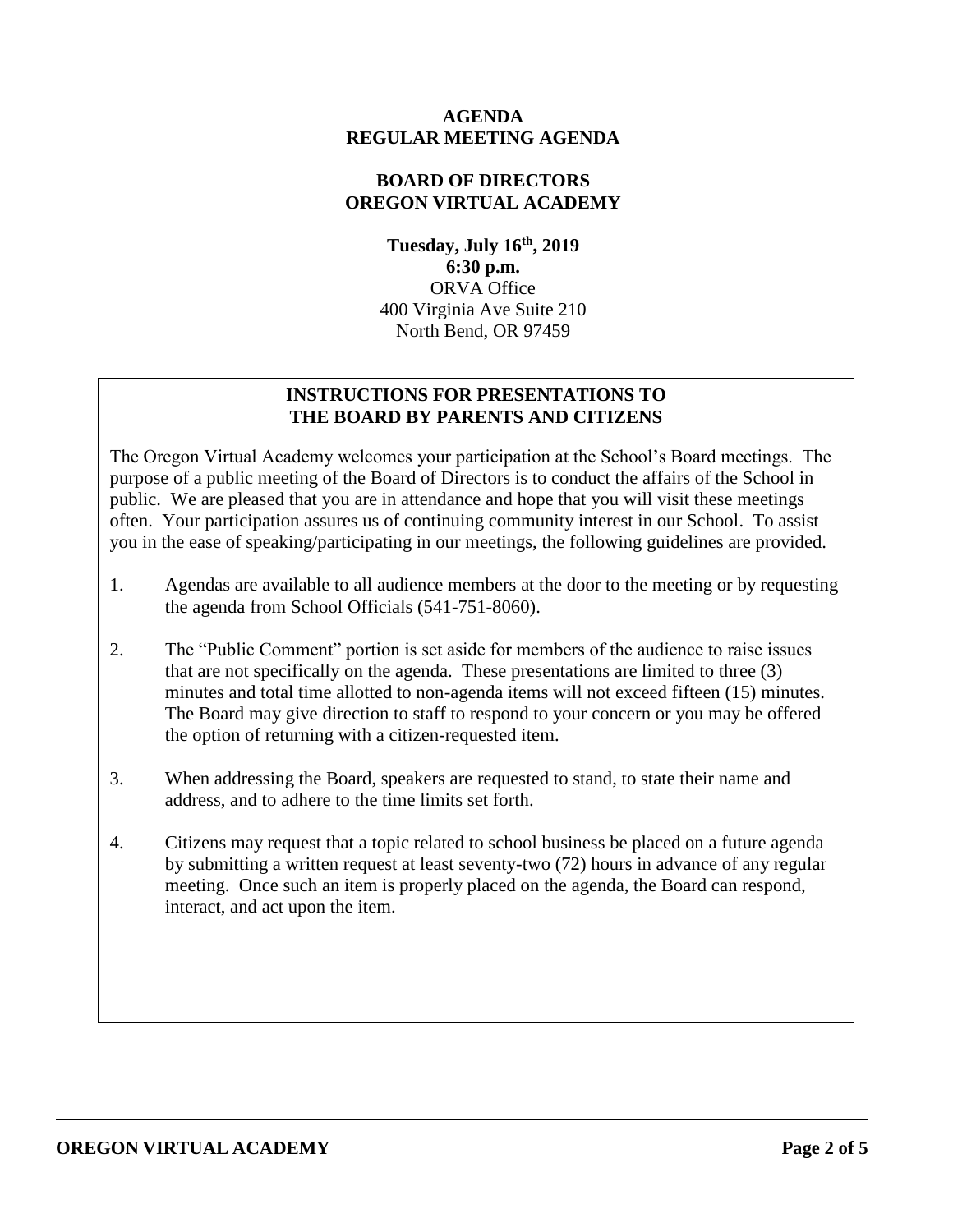### **I. PRELIMINARY**

**A.** CALL TO ORDER

Meeting was called to order by the Board Chair at \_\_\_ P.M.

**B.** Roll Call

| <b>Member</b>          | Title         | Term      | <b>Present</b> | <b>Absent</b> | <b>In</b> | Out |
|------------------------|---------------|-----------|----------------|---------------|-----------|-----|
| Mr. Paul Tannahill     | Member        | 2015-2018 |                |               |           |     |
| Mr. Michael Herndon    | Treasurer     | 2015-2018 |                |               |           |     |
| Vacant                 | Member        | 2016-2019 |                |               |           |     |
| Vacant                 | Member        | 2016-2019 |                |               |           |     |
| Mr. Brian Bray         | Chairman      | 2016-2019 |                |               |           |     |
| Mr. Barry Jahn         | Vice Chairman | 2017-2020 |                |               |           |     |
| Mr. Bryan Hatzenbihler | Member        | 2017-2020 |                |               |           |     |

### **II. COMMUNICATIONS**

**A.** PUBLIC COMMENTS:

No individual comment shall be for more than three (3) minutes and the total time for this purpose shall not exceed fifteen (15) minutes. Board members may respond to comments however no action can be taken. The Board may give direction to staff following comment.

#### **B.** BOARD/STAFF DISCUSSION

- 1. School Informational Reports a. Updates from School Leadership – S. Werlein, Executive Director
- 2. Board of Directors Discussion:
	- a. [Project Tracking Updates](https://docs.google.com/document/d/1uT2qnXvM58wKvtp4pBh7wYaRa91nFy_5RTEfYu7FOyQ/edit?usp=sharing) B. Jahn, Board Vice-Chair
	- b.Committee Updates
		- i) Finance Committee M. Herndon, Board Treasurer
		- ii) The ORVA Town Hall B. Jahn, Board Vice-Chair/S. Werlein, ED
		- iii) Professional Services Committee B. Bray, Board Chair
		- iv) Policy Committee M. Herndon, Board Treasurer
	- c. Other
		- i) Selection and Interview Process for Open Board Positions
		- ii) Update on Leadership F2F in Salem
- 3. Finance Reports:
	- a.Review of Financial Packet (through June 2019) M. Herndon, Board Treasurer and C. Chun-Hoon, Finance Director (to follow)
	- b.Credit Card Charges (through June 2019) M. Caldwell, Office Manager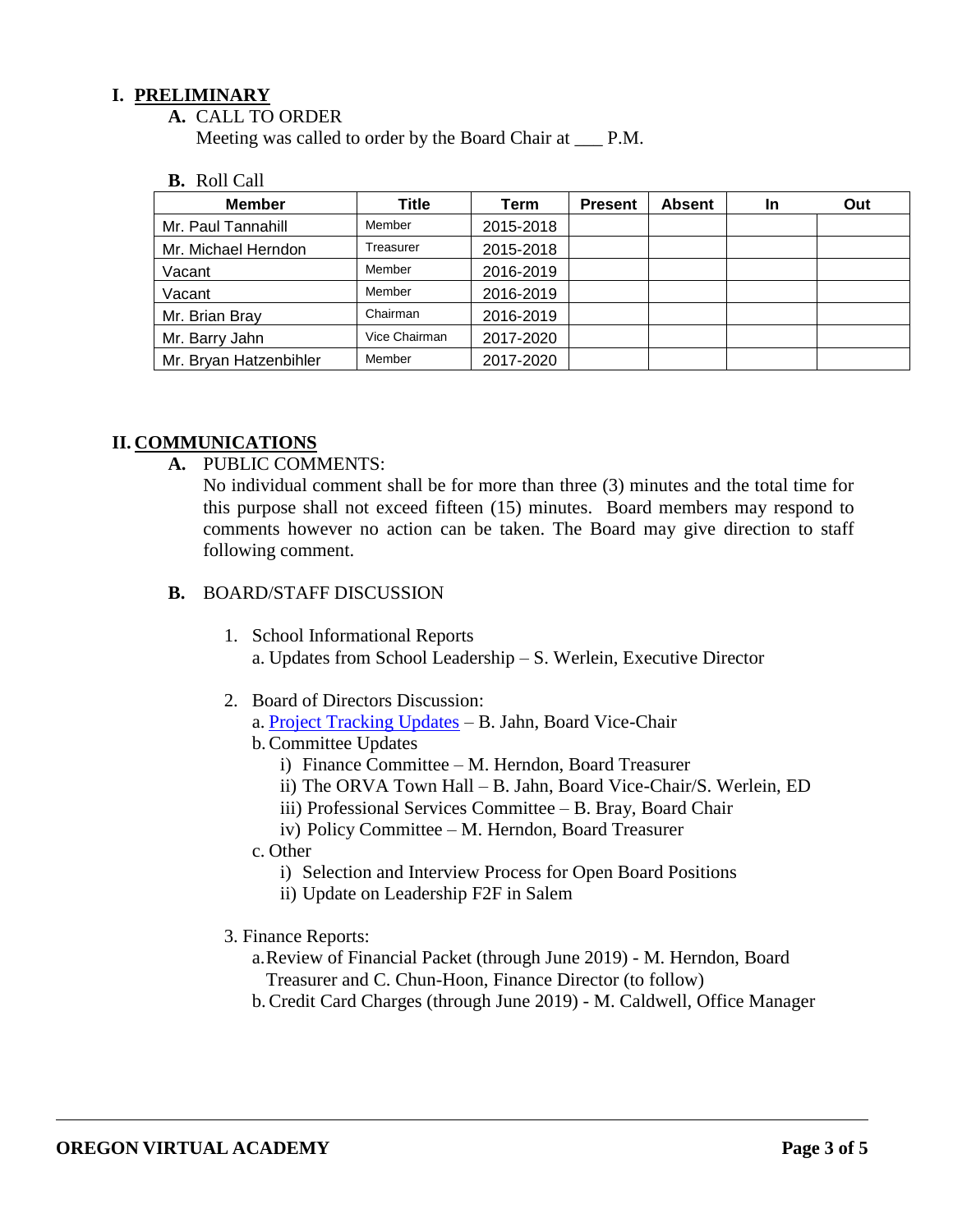### **III. CONSENT AGENDA ITEMS**

All matters listed under the consent agenda are considered by the Board to be routine and will be approved/enacted by the Board in one motion in the form listed below. Unless specifically requested by a Board member for further discussion or removed from the agenda, there will be no discussion of these items prior to the Board votes on them. The Head of School recommends approval of all consent agenda items.

### **A.** ITEMS FOR APPROVAL

- 1. Previous Meeting Minutes
	- a. June  $18^{th}$ ,  $2019$

#### 2. Separations

- a. Jennifer Giles, Science Teacher
- b. Joye Otto, ELA Teacher
- c. Emily Kendall, ELA Teacher
- d. Theresa Cruz-Rocha, Middle School Advisor
- e. Shelley Gelfand, Science Teacher
- f. Leslie Lynch, Science Teacher
- g. Amanda Van Buren, Art Teacher
- h. Kim Stecher Reed, School Psychologist

### **IV. ACTION ITEMS**

#### **A.** IV-BDRPT-01\_7-16-19

Discussion and possible action on proposed payment to K12.

| <b>Member</b>          | <b>Motion</b> | Aye            | <b>No</b>         | <b>Abstain</b> | <b>Absent</b> |
|------------------------|---------------|----------------|-------------------|----------------|---------------|
| Mr. Paul Tannahill     |               |                |                   |                |               |
| Mr. Michael Herndon    |               |                |                   |                |               |
| Vacant                 |               |                |                   |                |               |
| Vacant                 |               |                |                   |                |               |
| Mr. Brian Bray         |               |                |                   |                |               |
| Mr. Barry Jahn         |               |                |                   |                |               |
| Mr. Bryan Hatzenbihler |               |                |                   |                |               |
| Motion                 | Carried ()    | Not Carried () | Vote, (A) (N)(Ab) | Tabled ()      |               |